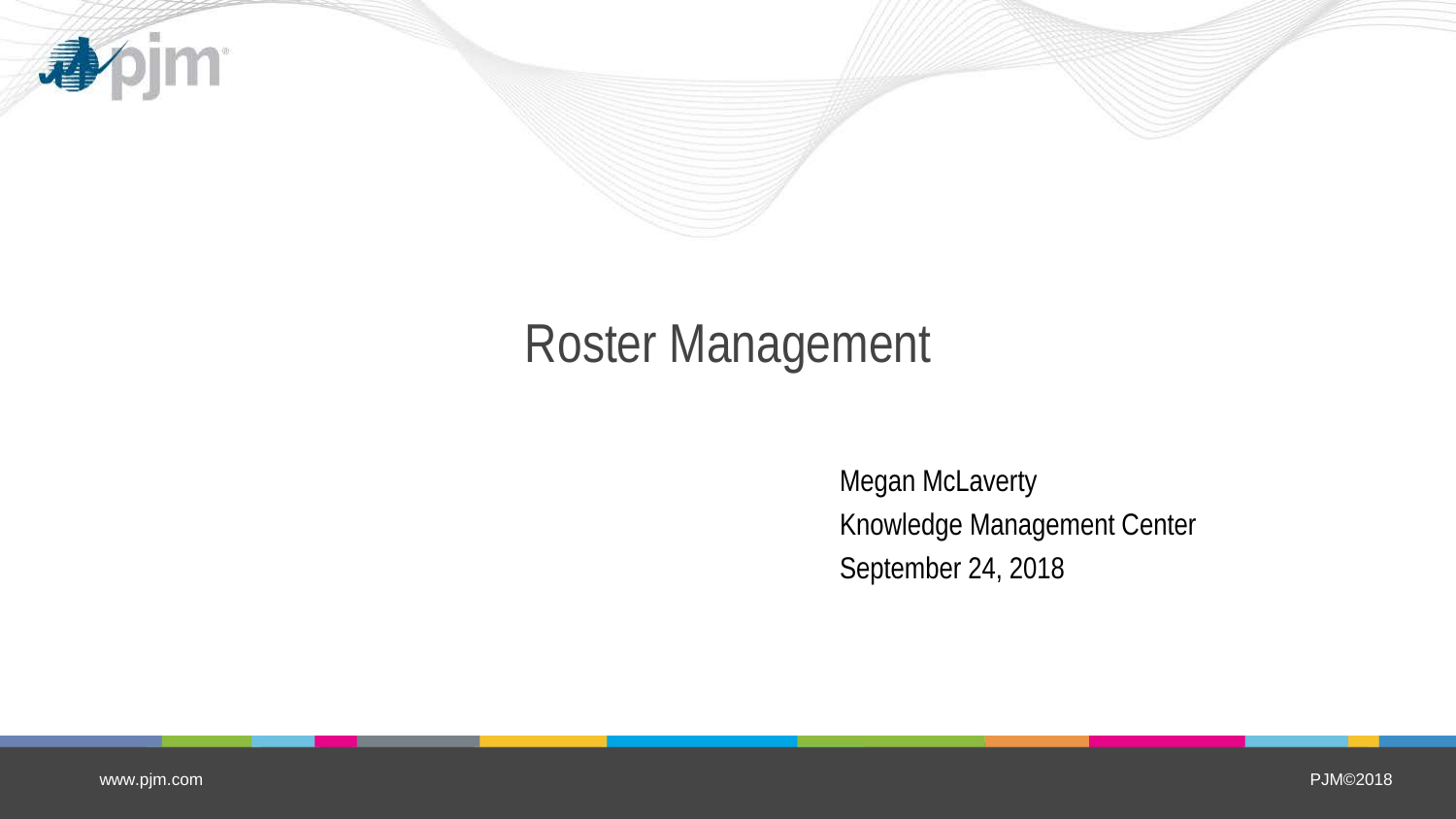

Roster Manager

- Roster Manager role will be identified in Contact Management.
- Those identified as Roster Managers will need to request Voting>Roster Administrator access in Account Manager
- Roster Managers will then be set up by PJM in Voting application.
	- Authority to create and maintain rosters for all PJM stakeholder groups
	- Transparent and centralized process
	- Easy to maintain
	- Managed by members who know their data best
	- Improved data quality and validation
	- Easy and efficient process to add single meeting proxy voters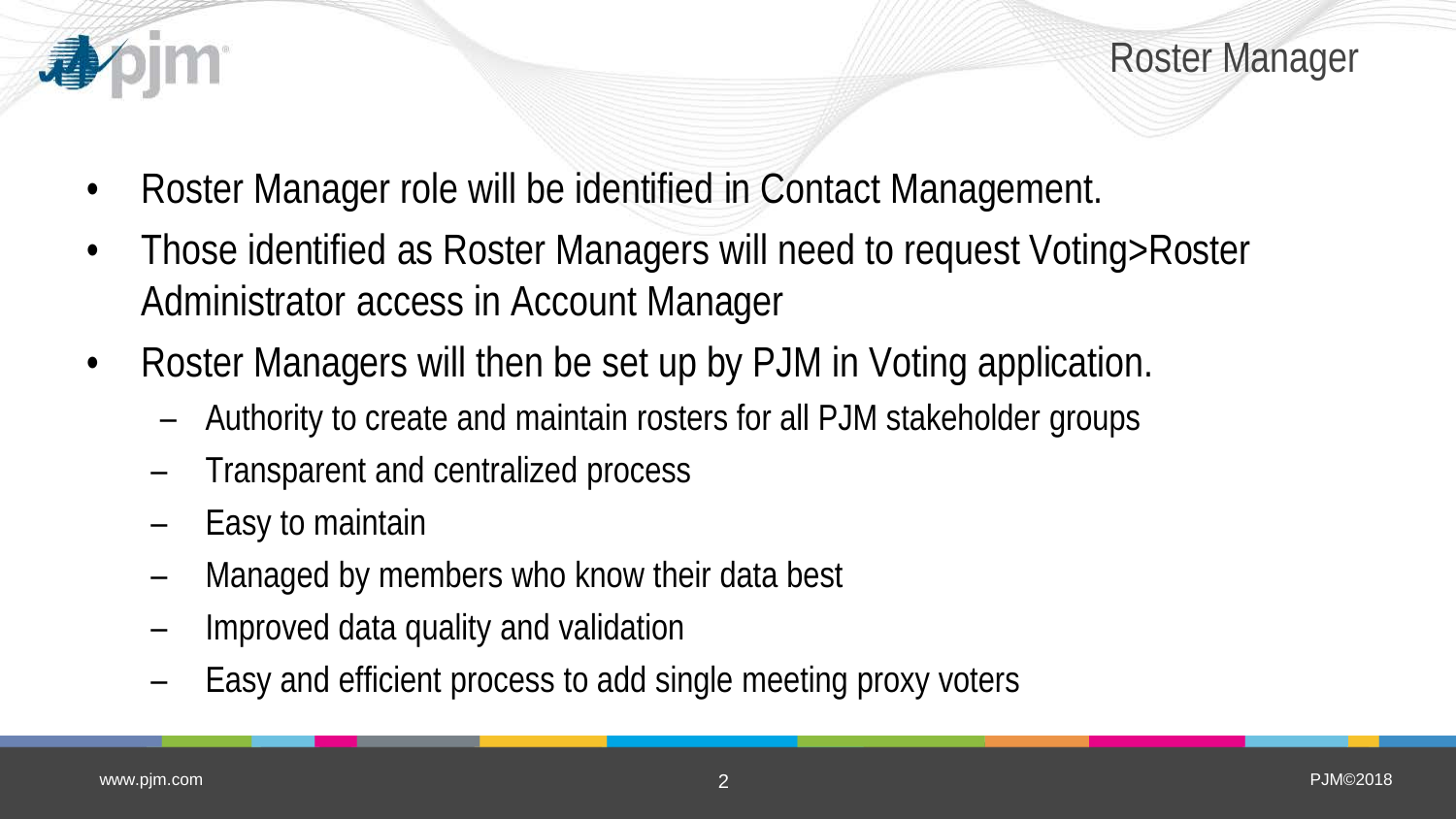

- Roster Managers will maintain rosters in the Voting Application (voting.pjm.com)
- Roster Managers will now see a new tab for labeled "Roster Manager'
- Roster Manager tab contains three sections for the maintenance of the rosters
	- **Contacts**
	- Roster
	- **Designates**

|                                                                  |                                                                 | <b>Roster Manager</b>                 |
|------------------------------------------------------------------|-----------------------------------------------------------------|---------------------------------------|
|                                                                  | <b>Contacts</b>                                                 |                                       |
| ration Details <b>Roster Manager</b><br>ster <b>O</b> Designates |                                                                 |                                       |
| $\vert \cdot \vert$ Refresh<br><b>Reset Filters</b>              |                                                                 | Request Contact Change<br>New Contact |
|                                                                  | Records Per Page: $15 \tcdot \tcdot$ (1 of 248)<br>$\mathbf{B}$ |                                       |

| Contact ID $\Theta$ | Last Name $\Theta$ | First Name $\Theta$                                                                                                    |                                          |  |
|---------------------|--------------------|------------------------------------------------------------------------------------------------------------------------|------------------------------------------|--|
|                     |                    |                                                                                                                        | Email Address $\Theta$                   |  |
|                     |                    |                                                                                                                        |                                          |  |
| 52003               | Abakirov           | Janybek                                                                                                                | janybek.abakirov@brookfieldrenewable.com |  |
| 58022 Abate         |                    | Stephen                                                                                                                | sabate@duqlight.com                      |  |
| 52492 Abbott        |                    | Tim                                                                                                                    | tim.abbott2@duke-energy.com              |  |
| 50821 Ahe           |                    | Steve                                                                                                                  | steve.abe@aes.com                        |  |
| 50304 Abebe         |                    | Jonathan                                                                                                               | jabebe@cleanlineenergy.com               |  |
| 38938 Abernathy     |                    | Rick                                                                                                                   | rick.abernathy@eagleenergypartners.com   |  |
| 53651 Aboudaher     |                    | Omar                                                                                                                   | Omar.aboudaher@bp.com                    |  |
| 51060 Ahram         |                    | Renjamin                                                                                                               | hen@wylancapital.com                     |  |
| 46146 Adams         |                    | Thomas                                                                                                                 | Ladams@lcswma.org                        |  |
| 38940 Adams         |                    | Steven                                                                                                                 | steve.adams@suezenergyna.com             |  |
| 56081 Adams         |                    | Stephen                                                                                                                | Stephen.Adams@constellation.com          |  |
| 55340 Adams         |                    | Sean                                                                                                                   | sean.adams@pseg.com                      |  |
| 38939 Adams         |                    | R.Ware                                                                                                                 | adams@dc-energy.com                      |  |
| 56561 Adams         |                    | <b>Nicholas</b>                                                                                                        | nicholas.adams@ekpc.coop                 |  |
| 43005 Adams         |                    | Matt                                                                                                                   | matthew.adams@mp2energy.com              |  |
|                     |                    | Records Per Page: $\boxed{15 \text{ m}}$   $\approx$   $\approx$   $\boxed{1 \text{ of } 248}$   $\approx$   $\approx$ |                                          |  |
|                     |                    | 3712 records                                                                                                           |                                          |  |

Voting Regist

**Active Contacts Onl**  $\overline{a}$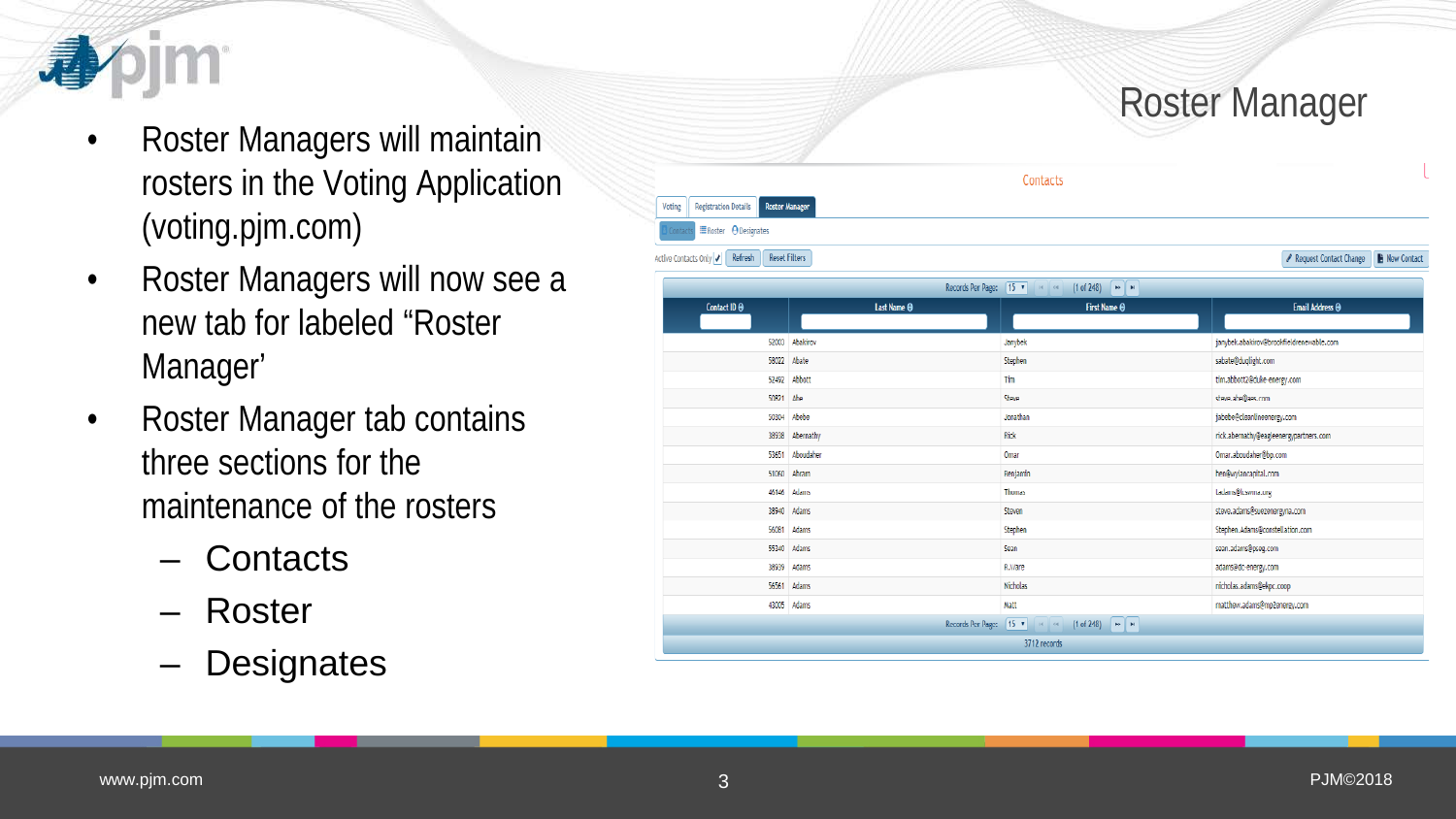## Roster Manager > Contacts

- The 'Contacts' tab lists all existing contacts of whom can be added to a roster
- The 'New Contact' button will allow for a Roster Manager to create a new contact
- The application will not allow for a duplicate contacts to be created with the same email address

|                                                    |                       | Contacts                                 |                                                |
|----------------------------------------------------|-----------------------|------------------------------------------|------------------------------------------------|
| <b>Registration Details</b><br>Voting              | <b>Roster Manager</b> |                                          |                                                |
| <b>Ill</b> Roster O Designates<br><b>Chicomagn</b> |                       |                                          |                                                |
| Active Contacts Only   Refresh   Reset Filters     |                       |                                          | Request Contact Change<br><b>B</b> New Contact |
|                                                    |                       |                                          |                                                |
| Contact ID ®                                       | Last Name @           | First Name O                             | <b>Email Address O</b>                         |
|                                                    | 52003 Abakirov        | Janybek                                  | janybek.abakirov@brookfieldrenewable.com       |
|                                                    | 58022 Abate           | Stephen                                  | sabate@duglight.com                            |
|                                                    | 52492 Abbott          | Tim                                      | tim.abbott2@duke-energy.com                    |
|                                                    | 50821 Abe             | Steve                                    | steve;abe@aes.com                              |
|                                                    | 50304 Abebe           | Jonathan                                 | jabebe@cteantineenergy.com                     |
|                                                    | 38938 Abernathy       | Rick                                     | rick.abernathy@eagleenergypartners.com         |
|                                                    | 53651 Aboudaher       | Omar                                     | Omar, aboudaher@bp.com                         |
|                                                    | 51060 Abram           | <b>Benjamin</b>                          | ben@wylancapital.com                           |
|                                                    | 46146 Adams           | Thomas                                   | tadams@lcswma.org                              |
|                                                    | 38940 Adams           | Steven:                                  | steve.adams@suezenergyna.com                   |
|                                                    | 56081 Adams           | Stephen                                  | Stephen.Adams@constellation.com                |
|                                                    | 55340 Adams           | Sean                                     | sean.adams@pseg.com                            |
|                                                    | 38939 Adams           | R.Vare                                   | adams@dc-energy.com                            |
|                                                    | 56561 Adams           | Nicholas                                 | nicholas.adams@ekpc.coop                       |
|                                                    | 43005 Adams           | Matt                                     | matthew.adams@mp2energy.com                    |
|                                                    |                       | Records Per Page: (15 v c (1 of 248) = > |                                                |
|                                                    |                       | 3712 records                             |                                                |

| Registration Dotails<br>Roster Manager<br>Voting |                 |                              |                                                 |                |                                        |
|--------------------------------------------------|-----------------|------------------------------|-------------------------------------------------|----------------|----------------------------------------|
| Roster O Designates                              |                 |                              |                                                 |                |                                        |
| Active Contacts Only V Refresh Reset Filters     |                 |                              |                                                 |                | Request Contact Change   & New Contact |
|                                                  |                 |                              | Records Per Page: 15 + 1 = 1 = (1 of 240) = + + |                |                                        |
| Contact ID &                                     |                 | Last Namo @                  | First Hame O                                    |                | <b>Email Address 6</b>                 |
|                                                  |                 | <b>Create Contact</b>        |                                                 |                |                                        |
|                                                  | 52003 Abakirov  |                              |                                                 |                | mybek.abakirov@brookfieldrenewable.com |
|                                                  | 58022 Ahate     | Contact Info                 |                                                 |                | bate@duglight.com                      |
|                                                  | 52492 Abbott    | First                        | <b>Middle</b>                                   |                | m.abbott2@duke-energy.com              |
| 50821 Abe                                        |                 | Name."                       | initial                                         |                | eve.abe@aes.com                        |
|                                                  | 50304 Abebe     | Last                         | Title                                           |                | bebe@cleanlineenergy.com               |
|                                                  | 38938 Abernathy | Name "                       |                                                 |                | ck.abernathy@eagleenergypartners.com   |
|                                                  | 53651 Aboudaher | Phone<br>Number <sup>1</sup> | Alt Phone<br>Number                             |                | mar.aboudaher@bp.com                   |
|                                                  | 51060 Abram     | Email                        |                                                 |                | in@wytancapital.com                    |
|                                                  | 46146 Adams     | Address "                    |                                                 |                | dams@lcswma.org                        |
|                                                  | 38940 Adams     |                              |                                                 |                | eve, adams@suezenergyna.com            |
|                                                  | 56081 Adams     |                              |                                                 | Cancel<br>Save | aphen.Adams@constellation.com          |
|                                                  | 55340 Adams     |                              |                                                 |                | tean.adams@pseg.com                    |
|                                                  | 38939 Adams     |                              | R.V/are                                         |                | adams@dc-energy.com                    |
|                                                  | 56561 Adams     |                              | Nicholas                                        |                | nicholas, adams@ekpc.coco              |
|                                                  | 43005 Adams     |                              | <b>Matt</b>                                     |                | matthew.adams@mp2energy.com            |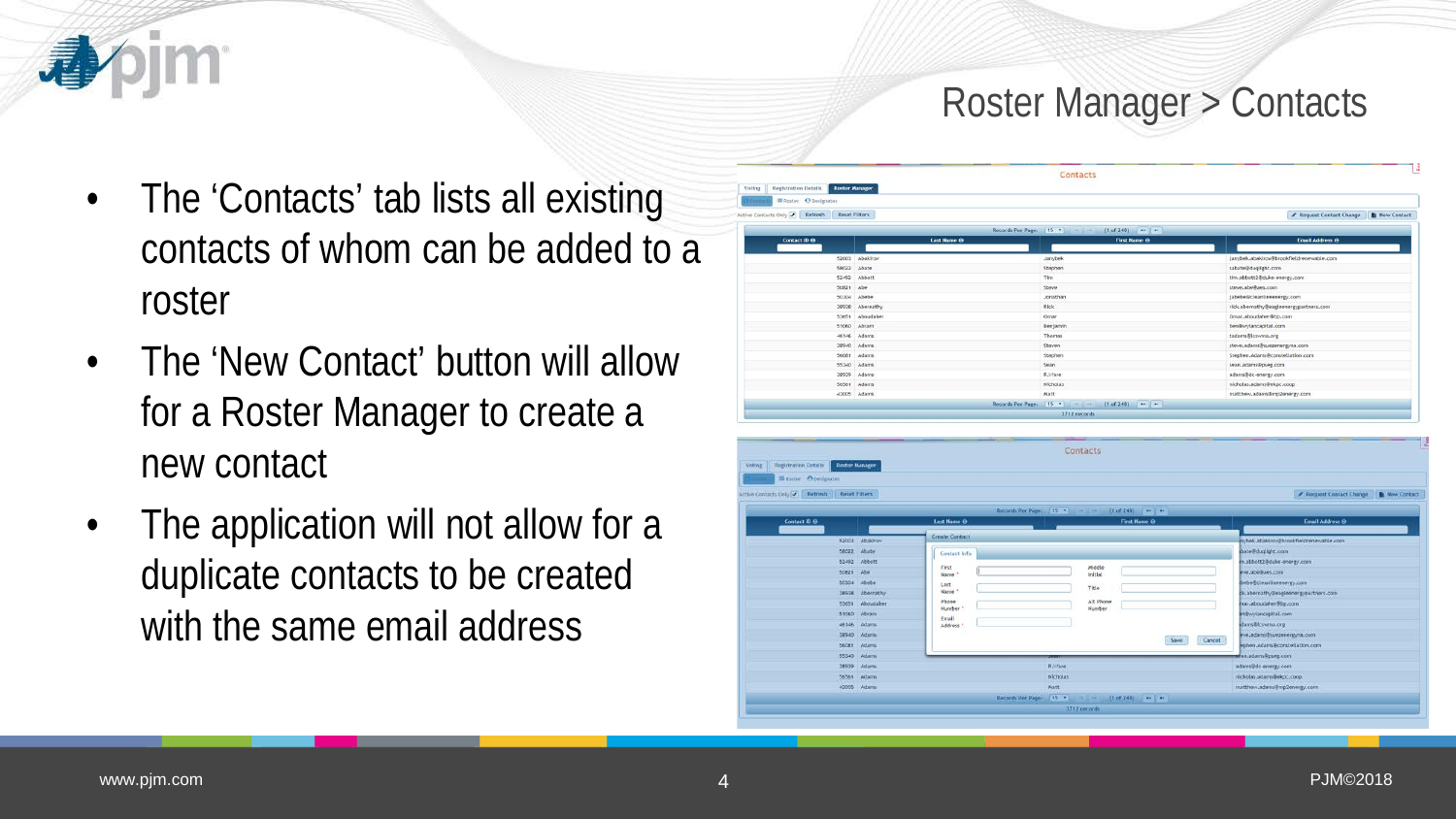

Roster Manager > Roster

- The Roster tab allows Roster Manager to see all 'Active' rosters for the companies they are designated as Roster **Managers**
- Select 'New Roster' and select the Company, Contact, Committee, Roster Type and Save to create a new roster

| <b>D</b> contacts<br>ictive Rosters Only | <b>O</b> Designates<br>Refresh<br><b>Reset Filters</b> |                     |                     |                           |                                           |                                   |                         | New Roster                                                                                                                                                                                                                                                                                                                                                                                                                                                                                                                                |
|------------------------------------------|--------------------------------------------------------|---------------------|---------------------|---------------------------|-------------------------------------------|-----------------------------------|-------------------------|-------------------------------------------------------------------------------------------------------------------------------------------------------------------------------------------------------------------------------------------------------------------------------------------------------------------------------------------------------------------------------------------------------------------------------------------------------------------------------------------------------------------------------------------|
|                                          |                                                        |                     |                     |                           | Records Per Page: 15 v + + + (1 of 1) + + |                                   |                         |                                                                                                                                                                                                                                                                                                                                                                                                                                                                                                                                           |
| $D \theta$                               | Last Name $\Theta$                                     | <b>First Name O</b> | Contact ID $\Theta$ | Committee $\Theta$<br>All | Member Name $\Theta$                      | Roster Type @<br>All<br>$\bullet$ | <b>Effective Date @</b> | <b>Actions</b>                                                                                                                                                                                                                                                                                                                                                                                                                                                                                                                            |
| 70686 Egam                               |                                                        | Amanda              |                     | 51640 CCPPSTF             | Mohitha's New Company                     | Primary                           | 09/18/2018              | $\frac{1}{2}$                                                                                                                                                                                                                                                                                                                                                                                                                                                                                                                             |
|                                          | 70684 McLaverty                                        | Megan               | 64741 MIC           |                           | Mohitha's New Company                     | Alternate                         | 09/18/2018              | $ 1 $ 3                                                                                                                                                                                                                                                                                                                                                                                                                                                                                                                                   |
| 70683 Egam                               |                                                        | Amanda              | 51640 CS            |                           | Mohitha's New Company                     | Primary                           | 09/18/2018              | 直                                                                                                                                                                                                                                                                                                                                                                                                                                                                                                                                         |
|                                          | 70682 Tester                                           | Megan               | 64981 MC            |                           | Mohitha's New Company                     | Alternate                         | 09/18/2018              | $\begin{array}{c c c c c} \hline \rule{0pt}{2ex} & \quad \quad \text{if} \quad \quad \text{if} \quad \quad \text{if} \quad \quad \text{if} \quad \quad \text{if} \quad \quad \text{if} \quad \quad \text{if} \quad \quad \text{if} \quad \quad \text{if} \quad \quad \text{if} \quad \quad \text{if} \quad \quad \text{if} \quad \quad \text{if} \quad \quad \text{if} \quad \quad \text{if} \quad \quad \text{if} \quad \quad \text{if} \quad \quad \text{if} \quad \quad \text{if} \quad \quad \text{if} \quad \quad \text{if} \quad \$ |
|                                          | 70681 Tester                                           | Megan               | 64981 MIC           |                           | Mohitha's New Company                     | Primary                           | 09/18/2018              | R<br>$\mathcal{L}$                                                                                                                                                                                                                                                                                                                                                                                                                                                                                                                        |
|                                          | 70680 Tester                                           | Megan               | 64981 MRC           |                           | Mohitha's New Company                     | Primary                           | 09/18/2018              | $  $ 8                                                                                                                                                                                                                                                                                                                                                                                                                                                                                                                                    |
|                                          |                                                        |                     |                     |                           | Records Per Page: 15 v + (1 of 1) + +     |                                   |                         |                                                                                                                                                                                                                                                                                                                                                                                                                                                                                                                                           |
|                                          |                                                        |                     |                     |                           | 6 records                                 |                                   |                         |                                                                                                                                                                                                                                                                                                                                                                                                                                                                                                                                           |
|                                          |                                                        |                     |                     |                           |                                           |                                   |                         |                                                                                                                                                                                                                                                                                                                                                                                                                                                                                                                                           |
| pjm   Voting                             |                                                        |                     |                     | Roster                    |                                           |                                   |                         |                                                                                                                                                                                                                                                                                                                                                                                                                                                                                                                                           |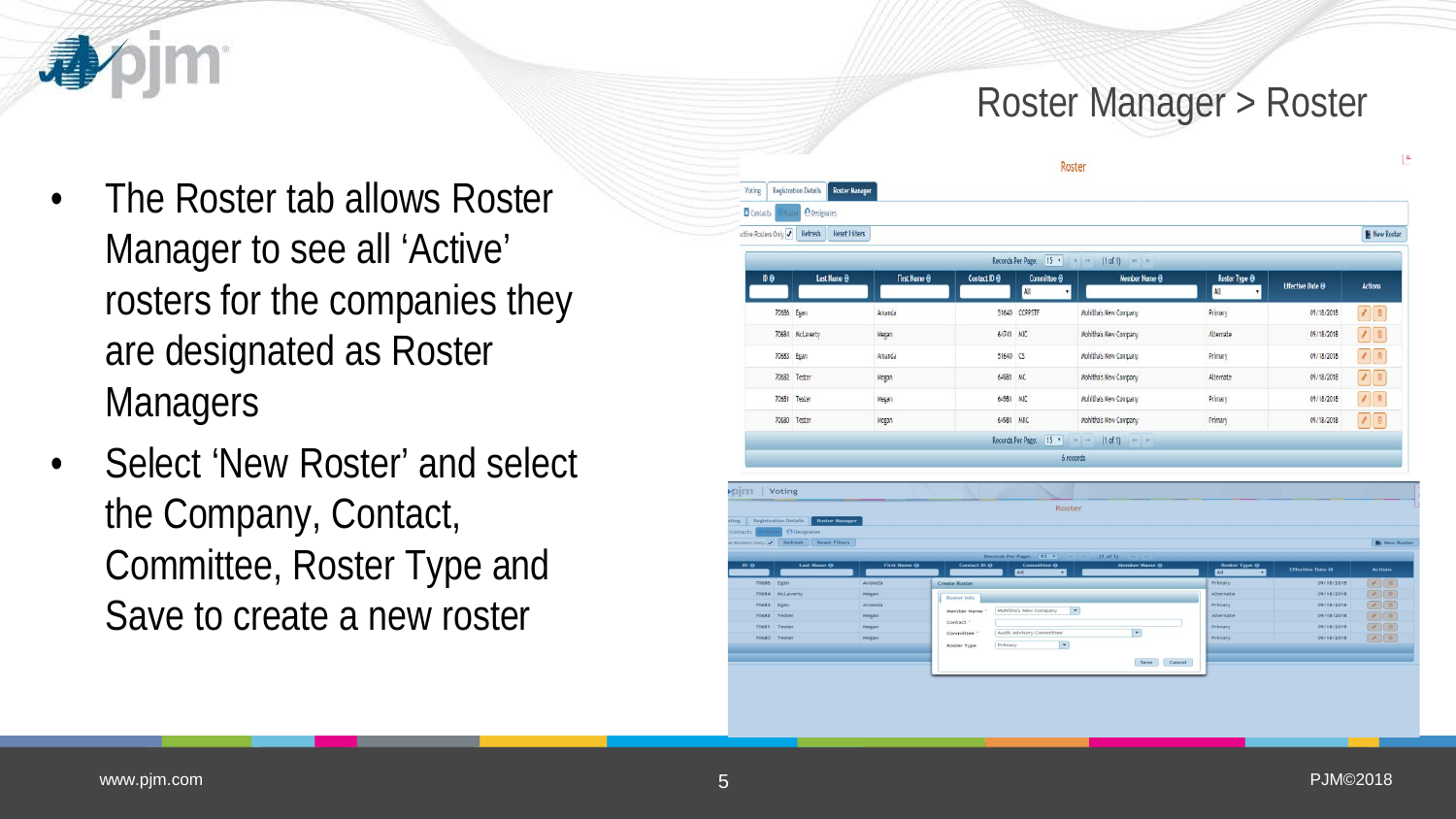## Roster Manager > Designates

- Roster Managers will be able to assign designated voters (proxies) for a single meeting through this page
- Meeting dates for specified committees will be prepopulated for Roster Managers to select from

| <b>Roster Manager</b> |                                                       |                                                    |                                                                                                                                                        |                       |
|-----------------------|-------------------------------------------------------|----------------------------------------------------|--------------------------------------------------------------------------------------------------------------------------------------------------------|-----------------------|
|                       |                                                       |                                                    |                                                                                                                                                        |                       |
|                       |                                                       |                                                    |                                                                                                                                                        |                       |
|                       |                                                       |                                                    |                                                                                                                                                        | New Designate         |
|                       |                                                       |                                                    |                                                                                                                                                        |                       |
| First Name @          | Contact ID @                                          | Member Name O                                      |                                                                                                                                                        | Actions               |
|                       |                                                       | п                                                  |                                                                                                                                                        |                       |
| 381                   | 39187 MRC                                             |                                                    | 10/17/2018                                                                                                                                             | 71                    |
|                       |                                                       |                                                    |                                                                                                                                                        |                       |
| Create Designate      |                                                       |                                                    |                                                                                                                                                        |                       |
|                       |                                                       |                                                    |                                                                                                                                                        |                       |
|                       |                                                       |                                                    |                                                                                                                                                        |                       |
|                       |                                                       |                                                    |                                                                                                                                                        |                       |
| Contact               |                                                       |                                                    |                                                                                                                                                        |                       |
| Committee '           | Markets and Reliability Committee                     | $\mathbf{v}$                                       |                                                                                                                                                        |                       |
| Meeting Date 1        | Select One<br>٠                                       |                                                    |                                                                                                                                                        |                       |
|                       | Select One                                            |                                                    |                                                                                                                                                        |                       |
|                       | 10/17/2018                                            |                                                    |                                                                                                                                                        |                       |
|                       | <b>Reset Fliters</b><br>Designate Info<br>Member Name | All<br>$\bar{\mathbf{v}}$<br>Mohitha's New Company | Records Per Page: (15 T) and (1 of 1) and (4)<br>Committee @<br>Mohitha's New Company<br>Records Per Page: (15 m) on (1 of 1) and an<br>Cancel<br>Save | Meeting Date $\Theta$ |

**im** 

看